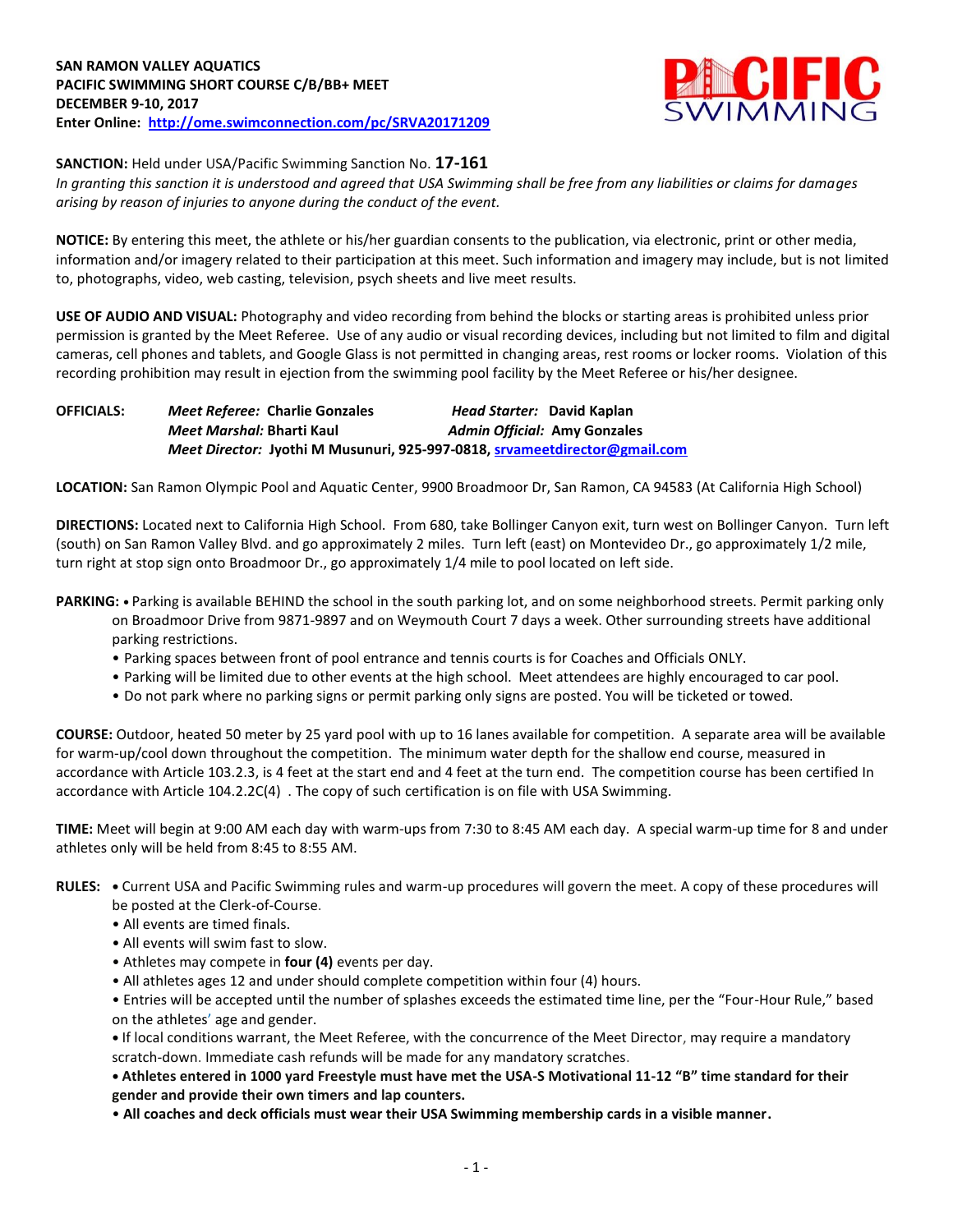**UNACCOMPANIED ATHLETES:** Any USA Swimming athlete-member competing at the meet must be accompanied by a USA Swimming member-coach for the purposes of athlete supervision during warm-up, competition and warm-down. If a coach-member of the athlete's USA Swimming Club does not attend the meet to serve in said supervisory capacity, it is the responsibility of the athlete or the athlete's legal guardian to arrange for supervision by a USA Swimming member-coach. The Meet Director or Meet Referee may assist the swimmer in making arrangements for such supervision; however, it is recommended that such arrangements be made in advance of the meet by the athlete's USA Swimming Club Member-Coach.

**RACING STARTS:** Any athlete entered in the meet must be certified by a USA Swimming member-coach as being proficient in performing a racing start, or must start each race from within the water. When unaccompanied by a member-coach, it is the responsibility of the athlete or the athlete's legal guardian to ensure compliance with this requirement.

**RESTRICTIONS:** • Smoking and the use of other tobacco products is prohibited on the pool deck, in the locker rooms, in spectator seating, in standing areas and in all areas used by athletes, during the meet and during warm-up periods.

- Sale and use of alcoholic beverages is prohibited in all areas of the meet venue.
- No glass containers are allowed in the meet venue.
- No propane heater is permitted except for snack bar/meet operations.
- All shelters must be properly secured.
- FRAMES ONLY for canopies will be allowed overnight on lawn areas. NO OTHER personal belongings can be left on lawn areas.
- Changing into or out of swimsuits other than in locker rooms or designated areas is prohibited.
- Entry and set up (pop-ups) is not allowed before 7 AM on Saturday and Sunday.
- All pathways should be clear and no pop-ups are allowed on pathways and in front of entry and exit gates. Pathways and entry and exit gates must be clear for emergency personal and vehicles to pass through.
- No pop-ups are allowed outside of the pool fence.

• No umbrellas are allowed beyond the cordoned off areas at the starting blocks and race start areas on the deck for safety reasons.

- No overnight parking is allowed. Facilities will not be provided after meet hours.
- Neither SRVA, nor California High School is responsible for items that are lost or stolen.

• Destructive devices, to include but not limited to, explosive devices and equipment, firearms (open or concealed), blades, knives, mace, stun guns and blunt objects are strictly prohibited in the swimming facility and its surrounding areas. If observed, the Meet Referee or his/her designee may ask that these devices be stored safely away from the public or removed from the facility. Noncompliance may result in the reporting to law enforcement authorities and ejection from the facility. Law enforcement officers (LEO) are exempt per applicable laws.

• Operation of a drone, or any other flying apparatus, is prohibited over the venue (pools, athlete/coach areas, spectator areas and open ceiling locker rooms) any time athletes, coaches, officials and/or spectators are present.

**ELIGIBILITY:** • Athletes must be current members of USA Swimming and enter their name and registration number on the meet entry card as they are shown on their Registration Card. If this is not done, it may be difficult to match the athlete with the registration and times database. The meet host will check all athlete registrations against the SWIMS database and if not found to be registered, the Meet Director shall accept the registration at the meet (a \$10 surcharge will be added to the regular registration fee). Duplicate registrations will be refunded by mail.

• Athletes in the "BB" Division must have met at least the listed "BB" time standard. Athletes in the "B" Division must have met at least the listed "B" time standard. All entry times slower than the listed "B" time standard will be in the "C" Division. For 8&U, athletes in the "A" division must have met at least the listed "A" time standard.

• Entries with **"NO TIME" will be REJECTED**.

• Entry times submitted for this meet will be checked against a computer database and may be changed in accordance with Pacific Swimming Entry Time Verification Procedures.

• Disabled athletes are welcome to attend this meet and should contact the Meet Director or Meet Referee regarding any special accommodations on entry times and seeding per Pacific Swimming policy.

• Athletes 19 years of age and over may compete in the meet for time only, no awards. Such athletes must have met standards for the 17-18 age group.

• The athlete's age will be the age of the athlete on the first day of the meet.

**ENTRY PRIORITY:** Meet entries will not be accepted any earlier than *November 3rd, 2017.* Entries from members of all Zone 2 clubs postmarked or entered online before 11:59 PM *on November 20th, 2017* will be given priority acceptance. All entries from Zone 2, all other Pacific LSC , Zones and other LSC's, either postmarked, entered online, or hand delivered by the entry deadline will be considered in the order that they were received.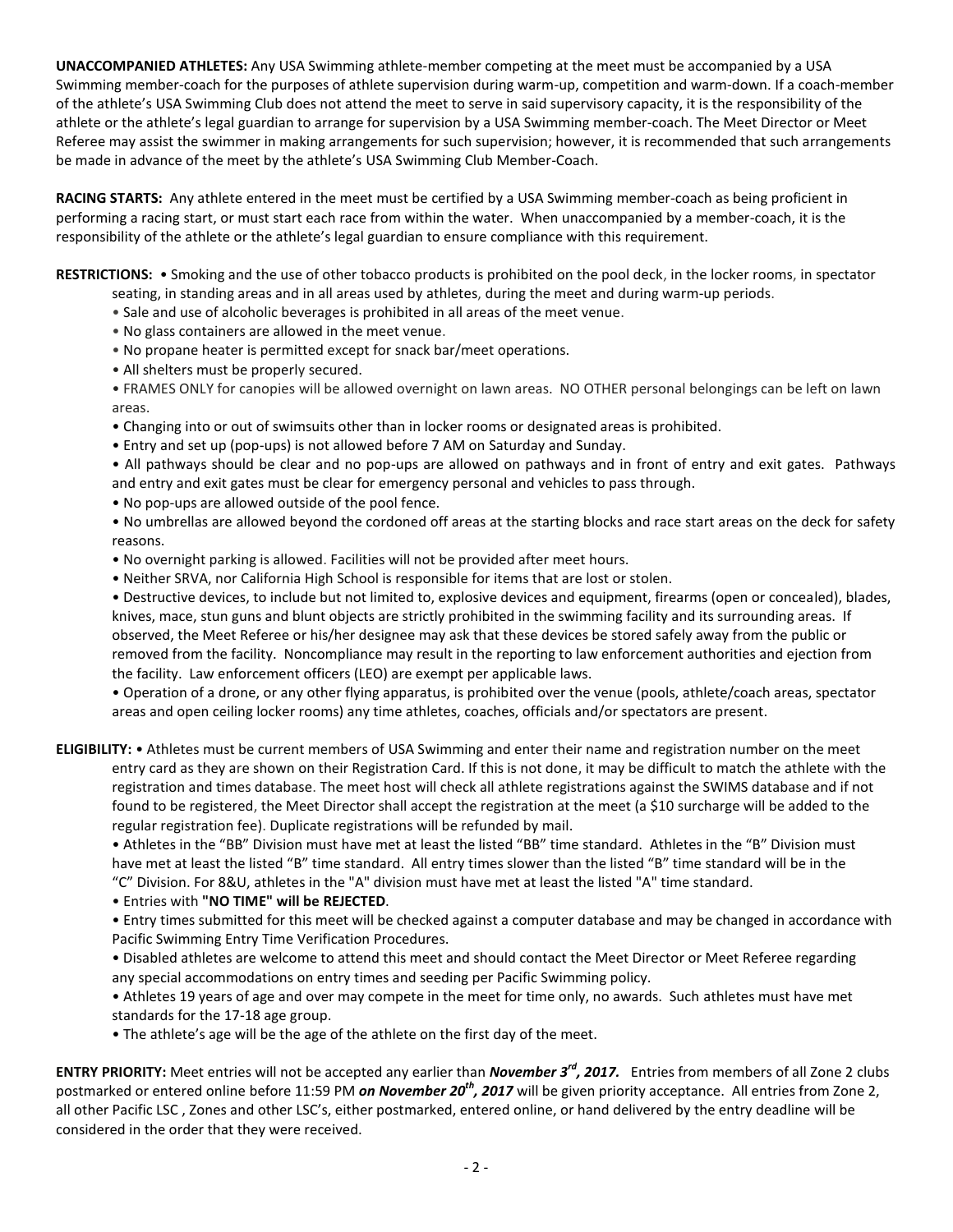**\*\* NOTE: Athletes who falsify their entry form by listing a club to which they are not legitimately associated will be rejected from the meet. Further, entry fees will not be refunded and they may be referred to the Pacific Swimming Review Committee for disciplinary action.**

**ENTRY FEES:** \$4.00 per event plus an \$8.00 participation fee per athlete. Entries will be rejected if payment is not sent at time of request. No refunds will be made, except mandatory scratch-downs.

**ONLINE ENTRIES:** To enter online go to **<http://ome.swimconnection.com/pc/SRVA20171209>** to receive an immediate entry confirmation. This method requires payment by credit card. Swim Connection, LLC charges a processing fee for this service, equal to \$1 per athlete plus 5% of the total Entry Fees. Please note that the processing fee is a separate fee from the Entry Fees. If you do not wish to pay the processing fee, enter the meet using a mail entry. **Entering online is a convenience, is completely voluntary, and is in no way required or expected of an athlete by Pacific Swimming.** Online entries will be accepted through Wednesday, **November 29th, 2017**, or until the meet has reached capacity, whichever comes first.

**MAILED OR HAND DELIVERED ENTRIES**: Entries must be on the attached consolidated entry form. Forms must be filled out completely and printed clearly with athletes best time. Entries must be postmarked by midnight, Monday, **November 27th, 2017** or hand delivered by 6:30 PM, Wednesday, **November 29th, 2017**. No late entries will be accepted. No entries received after the meet has reached capacity will be accepted. No refunds will be made, except mandatory scratch-downs. Requests for confirmation of receipt of entries should include a self-addressed, stamped envelope.

| Make check payable to: SRVA                                       |                                            |                     |
|-------------------------------------------------------------------|--------------------------------------------|---------------------|
| <b>Mail entries to: SRVLA Meet Entries</b><br>2312 Jasper Hill Dr | Hand deliver entries to: SRVA Meet Entries | 2312 Jasper Hill Dr |
| San Ramon, CA 94582                                               |                                            | San Ramon, CA 94582 |

**CHECK-IN:** The meet will be deck seeded. Athletes must check-in at the Clerk-of-Course. No event shall be closed more than 30 minutes before the scheduled start of the session. Close of check-in for all individual events shall be no more than 60 minutes before the estimated time of the start of the first heat of the event. Athletes who do not check-in will not be seeded and will not be allowed to compete in that event.

**SCRATCHES:** Any athletes not reporting for or competing in an individual timed final event shall not be penalized. Athletes who must withdraw from an event after it is seeded are requested to inform the referee immediately.

**AWARDS:** First through eighth places in each division (C/B/BB+) will be awarded for the 9-10, 11-12, 13-14 age groups. First through eighth place in each division (PC-C, PC-B, and PC-A) will be awarded for the 8 & Under age group. All athletes achieving an A time for the first time will be awarded a standard A medal, regardless of place achieved in the event. No awards will be given for athletes 19 years of age and older. Note: Individual awards must be picked up at the meet. We will not mail or distribute awards after the meet.

**ADMISSION:** Free. A '2 DAY' program will be available for a reasonable price.

**SNACK BAR & HOSPITALITY:** A snack bar will be available throughout the competition. Coaches and working deck officials will be provided lunch. Hospitality will serve refreshments to timers and volunteers.

**MISCELLANEOUS:** No overnight parking is allowed. Facilities will not be provided after meet hours. All participating clubs are expected to provide lane timers based upon the number of athletes registered to swim each day. Club timing lanes for Saturday and Sunday will be assigned and coaches will be notified of assignments during the week prior to the meet.

**MINIMUM OFFICIALS:** The Meet Referee shall conduct an inventory of Officials and shall compare the number of athletes entered against the number of Officials that worked representing each club per day of the meet. Those clubs who have not provided sufficient Officials in a day of the meet, in accordance with the table below, will be fined \$100 per missing Official per day.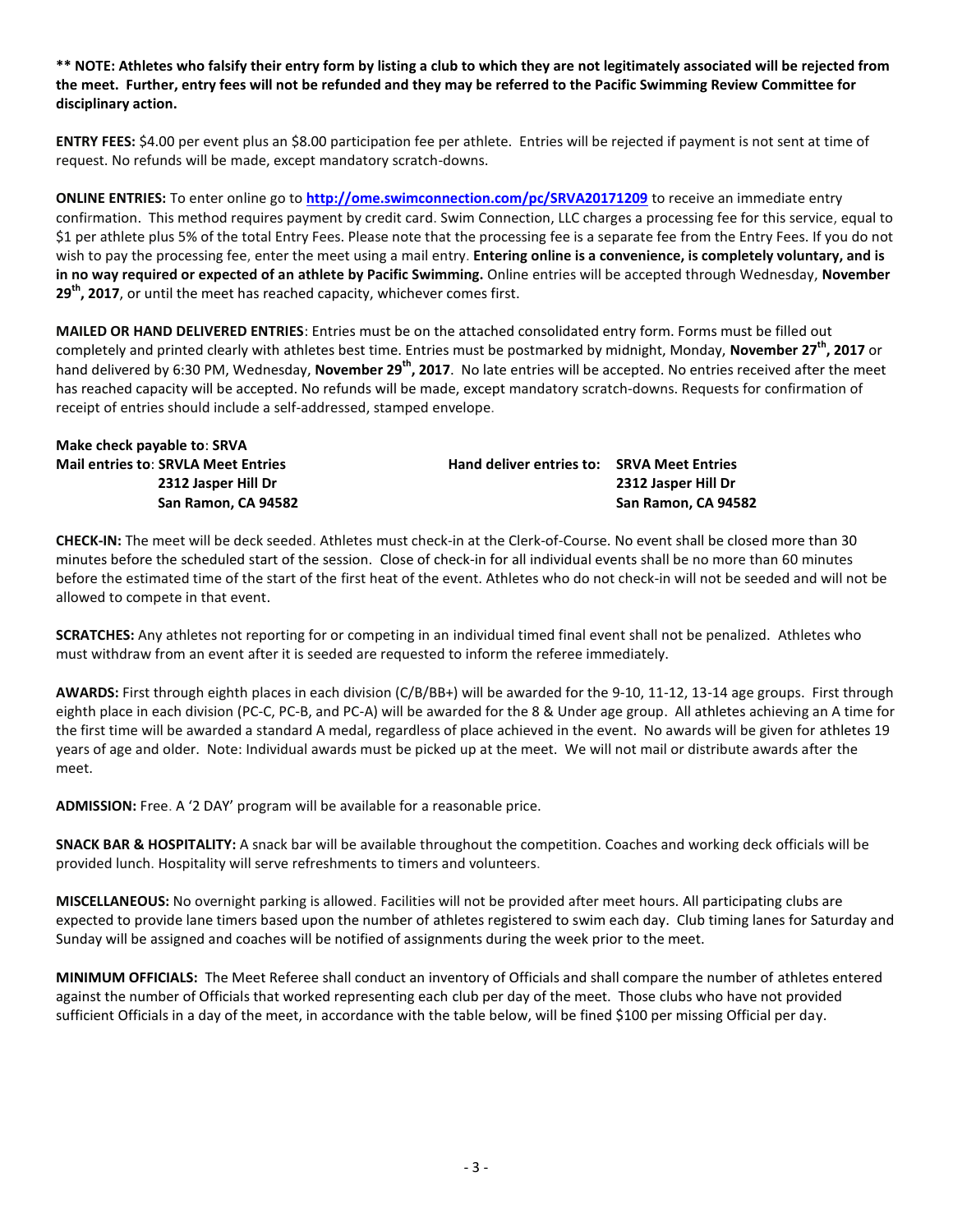| Number of athletes entered in meet per club per day | Number of trained and carded officials required |
|-----------------------------------------------------|-------------------------------------------------|
| $1 - 10$                                            |                                                 |
| $11 - 25$                                           |                                                 |
| 26-50                                               |                                                 |
| 51-75                                               |                                                 |
| 76-100                                              |                                                 |
| Every 20 Athletes over 100                          |                                                 |

## **EVENT SUMMARY**

|              |          | <b>SATURDAY</b> |              | <b>SUNDAY</b>     |              |                 |              |  |  |
|--------------|----------|-----------------|--------------|-------------------|--------------|-----------------|--------------|--|--|
| 8 & UN       | $9 - 10$ | $11 - 12$       | 13-18        | <b>8 &amp; UN</b> | $9 - 10$     |                 | $13 - 18$    |  |  |
|              | 200 FR   | 200 FR          | 200 FR       | 25 BK             | 100 BK       | 100 BK          | 200 BK       |  |  |
| 50 BK        | 50 BK    | 50 BK           | 100 BK       |                   | 50 FL        | <b>50 FL</b>    | 100 FL       |  |  |
| <b>25 FL</b> | 100 FL   | 100 FL          | 200 FL       | 25 FR             | 200 IM       | 400 IM          | 400 IM       |  |  |
| 25 BR        | 50 BR    | 200 BR          | 200 BR       | <b>50 BR</b>      | 100 BR       | 100 BR          | 100 BR       |  |  |
| 100 FR       | 100 FR   | 100 FR          | 100 FR       | 50 FR             | <b>50 FR</b> | <b>50 FR</b>    | <b>50 FR</b> |  |  |
|              |          | 1000 FR* (B)    | 1000 FR* (B) |                   |              | 1000 FR $*$ (G) | 1000 FR* (G) |  |  |

|                | SATURDAY, DECEMBER 9th |                |               | SUNDAY, DECEMBER 10 <sup>th</sup> |               |
|----------------|------------------------|----------------|---------------|-----------------------------------|---------------|
| <b>EVENT#</b>  | <b>EVENT</b>           | <b>EVENT#</b>  | <b>EVENT#</b> | <b>EVENT</b>                      | <b>EVENT#</b> |
| $\mathbf{1}$   | 13-18 200 Free         | $\overline{2}$ | 41            | 13-18 200 Back                    |               |
| $\overline{3}$ | 11-12 200 Free         | 4              | 43            | 11-12 100 Back                    |               |
| 5              | 9-10 200 Free          | 6              | 45            | 9-10 100 Back                     |               |
| $\overline{7}$ | 13-18 100 Back         | 8              | 47            | 8 UN 25 Back                      |               |
| 9              | 11-12 50 Back          | 10             | 49            | 13-18 100 Fly                     |               |
| 11             | 9-10 50 Back           | 12             | 51            | 11-12 50 Fly                      |               |
| 13             | 8-UN 50 Back           | 14             | 53            | 9-10 50 Fly                       |               |
| 15             | 13-18 200 Fly          | 16             | 55            | 13-18 400 I.M.                    |               |
| 17             | 11-12 100 Fly          | 18             | 57            | 11-12 400 I.M.                    |               |
| 19             | 9-10 100 Fly           | 20             | 59            | 9-10 200 I.M.                     |               |
| 21             | 8-UN 25 Fly            | 22             | 61            | 8 UN 25 Free                      |               |
| 23             | 13-18 200 Breast       | 24             | 63            | 13-18 100 Breast                  |               |
| 25             | 11-12 200 Breast       | 26             | 65            | 11-12 100 Breast                  |               |
| 27             | 9-10 50 Breast         | 28             | 67            | 9-10 100 Breast                   |               |
| 29             | 8 UN 25 Breast         | 30             | 69            | 8 UN 50 Breast                    |               |
| 31             | 13-18 100 Free         | 32             | 71            | 13-18 50 Free                     |               |
| 33             | 11-12 100 Free         | 34             | 73            | 11-12 50 Free                     |               |
| 35             | 9-10 100 Free          | 36             | 75            | 9-10 50 Free                      |               |
| 37             | 8 UN 100 Free          | 38             | 77            | 8-UN 50 Free                      |               |
|                | Open 1000 Free*        | 40             | 79            | Open 1000 Free                    |               |

## **EVENTS**

|                 | SATURDAY, DECEMBER 9th |                |
|-----------------|------------------------|----------------|
| NT#             | <b>EVENT</b>           | <b>EVENT#</b>  |
| $\mathbf 1$     | 13-18 200 Free         | $\overline{2}$ |
| 3               | 11-12 200 Free         | 4              |
| $rac{5}{7}$     | 9-10 200 Free          | 6              |
|                 | 13-18 100 Back         | 8              |
| 9               | 11-12 50 Back          | 10             |
| $\overline{1}$  | 9-10 50 Back           | 12             |
| L3              | 8-UN 50 Back           | 14             |
| L5              | 13-18 200 Fly          | 16             |
| $\overline{17}$ | 11-12 100 Fly          | 18             |
| L9              | 9-10 100 Fly           | 20             |
| $\overline{21}$ | 8-UN 25 Fly            | 22             |
| $^{23}$         | 13-18 200 Breast       | 24             |
| 25              | 11-12 200 Breast       | 26             |
| 27              | 9-10 50 Breast         | 28             |
| 29              | 8 UN 25 Breast         | 30             |
| 31              | 13-18 100 Free         | 32             |
| 33 <sup>2</sup> | 11-12 100 Free         | 34             |
| 35 <sub>1</sub> | 9-10 100 Free          | 36             |
| 37              | 8 UN 100 Free          | 38             |
|                 | Open 1000 Free*        | 40             |

**\*Athletes entered in 1,000 Free must have an 11/12 B Time and provide their own timers and lap counters.**

Use the following URL to find the time standards: <http://www.pacswim.org/swim-meet-times/standards>